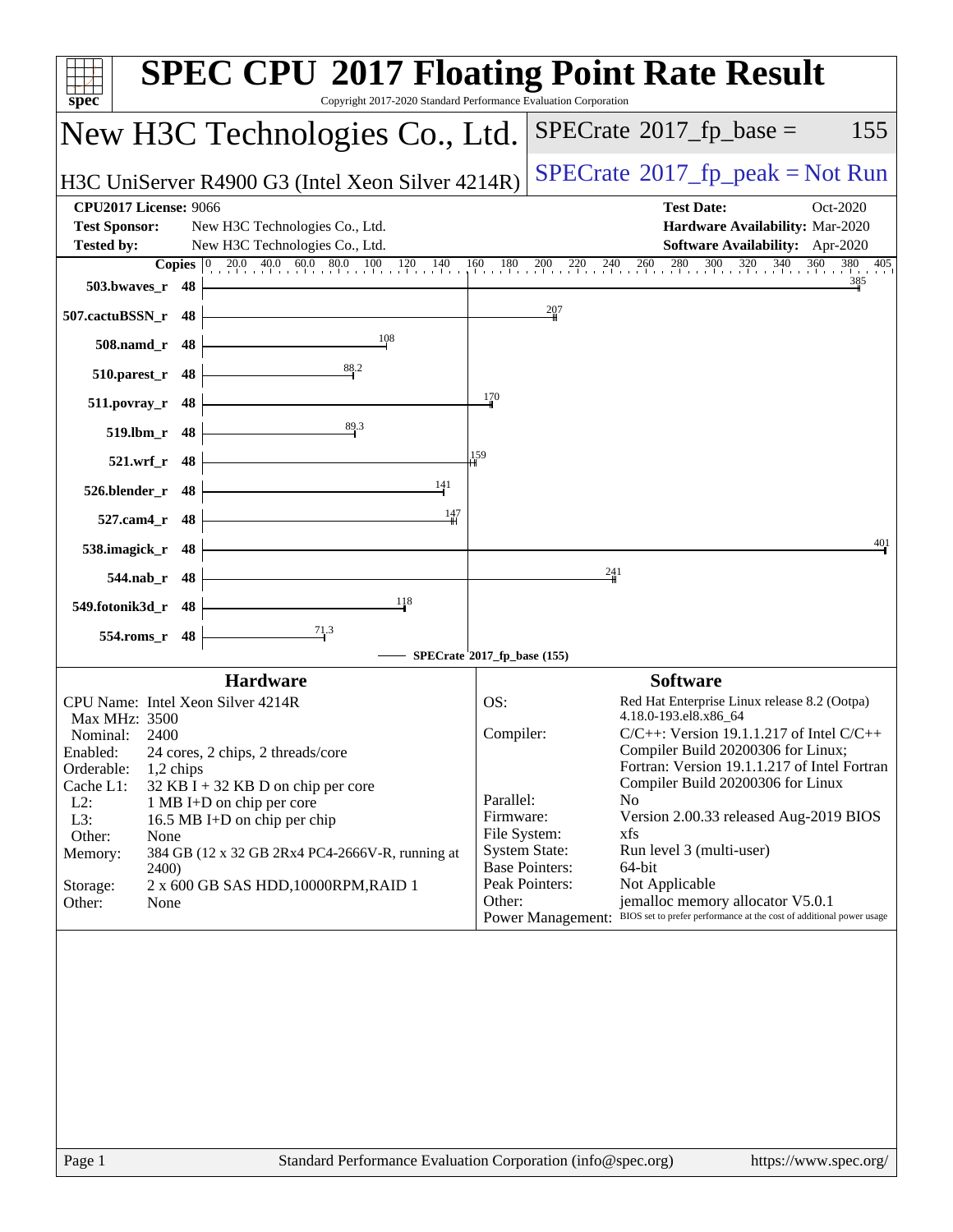| spec <sup>®</sup>                                                                                                                                                                                  |                                                                                              |                                |                |                |            |                       |       | <b>SPEC CPU®2017 Floating Point Rate Result</b><br>Copyright 2017-2020 Standard Performance Evaluation Corporation |                |              |                |              |                                 |              |
|----------------------------------------------------------------------------------------------------------------------------------------------------------------------------------------------------|----------------------------------------------------------------------------------------------|--------------------------------|----------------|----------------|------------|-----------------------|-------|--------------------------------------------------------------------------------------------------------------------|----------------|--------------|----------------|--------------|---------------------------------|--------------|
| New H3C Technologies Co., Ltd.                                                                                                                                                                     |                                                                                              |                                |                |                |            |                       |       | $SPECrate^{\circledast}2017$ _fp_base =                                                                            |                |              |                |              |                                 | 155          |
|                                                                                                                                                                                                    | $SPECrate^{\circ}2017rfp peak = Not Run$<br>H3C UniServer R4900 G3 (Intel Xeon Silver 4214R) |                                |                |                |            |                       |       |                                                                                                                    |                |              |                |              |                                 |              |
| <b>CPU2017 License: 9066</b><br><b>Test Date:</b><br>$Oct-2020$                                                                                                                                    |                                                                                              |                                |                |                |            |                       |       |                                                                                                                    |                |              |                |              |                                 |              |
| <b>Test Sponsor:</b>                                                                                                                                                                               |                                                                                              | New H3C Technologies Co., Ltd. |                |                |            |                       |       |                                                                                                                    |                |              |                |              | Hardware Availability: Mar-2020 |              |
| <b>Tested by:</b>                                                                                                                                                                                  |                                                                                              | New H3C Technologies Co., Ltd. |                |                |            |                       |       |                                                                                                                    |                |              |                |              | Software Availability: Apr-2020 |              |
|                                                                                                                                                                                                    |                                                                                              |                                |                |                |            | <b>Results Table</b>  |       |                                                                                                                    |                |              |                |              |                                 |              |
|                                                                                                                                                                                                    |                                                                                              |                                |                | <b>Base</b>    |            |                       |       |                                                                                                                    |                |              | <b>Peak</b>    |              |                                 |              |
| <b>Benchmark</b>                                                                                                                                                                                   | <b>Copies</b>                                                                                | <b>Seconds</b>                 | Ratio          | <b>Seconds</b> | Ratio      | <b>Seconds</b>        | Ratio | <b>Copies</b>                                                                                                      | <b>Seconds</b> | <b>Ratio</b> | <b>Seconds</b> | <b>Ratio</b> | <b>Seconds</b>                  | <b>Ratio</b> |
| 503.bwaves_r                                                                                                                                                                                       | 48                                                                                           | <u>1251</u>                    | 385            | 1252           | 384        | 1249                  | 385   |                                                                                                                    |                |              |                |              |                                 |              |
| 507.cactuBSSN_r                                                                                                                                                                                    | 48                                                                                           | 293                            | 207            | 295            | 206        | 294                   | 207   |                                                                                                                    |                |              |                |              |                                 |              |
| 508.namd r                                                                                                                                                                                         | 48                                                                                           | 422                            | 108            | 422            | <b>108</b> | 423                   | 108   |                                                                                                                    |                |              |                |              |                                 |              |
| 510.parest_r                                                                                                                                                                                       | 48                                                                                           | 1422                           | 88.3           | 1423           | 88.2       | 1425                  | 88.1  |                                                                                                                    |                |              |                |              |                                 |              |
| 511.povray_r                                                                                                                                                                                       | 48                                                                                           | 661                            | 170            | 664            | 169        | 659                   | 170   |                                                                                                                    |                |              |                |              |                                 |              |
| 519.lbm_r                                                                                                                                                                                          | 48                                                                                           | 566                            | 89.5           | 568            | 89.1       | 567                   | 89.3  |                                                                                                                    |                |              |                |              |                                 |              |
| 521.wrf r                                                                                                                                                                                          | 48                                                                                           | 671                            | 160            | 674            | <b>159</b> | 686                   | 157   |                                                                                                                    |                |              |                |              |                                 |              |
| 526.blender_r                                                                                                                                                                                      | 48                                                                                           | 519                            | 141            | 518            | 141        | 517                   | 141   |                                                                                                                    |                |              |                |              |                                 |              |
| 527.cam4_r                                                                                                                                                                                         | 48                                                                                           | 571                            | 147            | 576            | 146        | 564                   | 149   |                                                                                                                    |                |              |                |              |                                 |              |
| 538.imagick_r                                                                                                                                                                                      | 48                                                                                           | 298                            | 400            | 298            | 401        | 298                   | 401   |                                                                                                                    |                |              |                |              |                                 |              |
| 544.nab_r                                                                                                                                                                                          | 48                                                                                           | 336                            | 240            | 333            | 243        | 335                   | 241   |                                                                                                                    |                |              |                |              |                                 |              |
| 549.fotonik3d_r                                                                                                                                                                                    | 48                                                                                           | 1589                           | 118            | 1581           | 118        | 1572                  | 119   |                                                                                                                    |                |              |                |              |                                 |              |
| 554.roms_r                                                                                                                                                                                         | 48                                                                                           | 1069                           | 71.3           | 1067           | 71.5       | 1069                  | 71.3  |                                                                                                                    |                |              |                |              |                                 |              |
|                                                                                                                                                                                                    | $SPECrate^{\circ}2017$ _fp_base =                                                            |                                | 155            |                |            |                       |       |                                                                                                                    |                |              |                |              |                                 |              |
|                                                                                                                                                                                                    | $SPECrate^*2017_fp_peak =$                                                                   |                                | <b>Not Run</b> |                |            |                       |       |                                                                                                                    |                |              |                |              |                                 |              |
|                                                                                                                                                                                                    |                                                                                              |                                |                |                |            |                       |       | Results appear in the order in which they were run. Bold underlined text indicates a median measurement.           |                |              |                |              |                                 |              |
|                                                                                                                                                                                                    |                                                                                              |                                |                |                |            | <b>Compiler Notes</b> |       |                                                                                                                    |                |              |                |              |                                 |              |
|                                                                                                                                                                                                    |                                                                                              |                                |                |                |            |                       |       |                                                                                                                    |                |              |                |              |                                 |              |
| The inconsistent Compiler version information under Compiler Version section is due to a discrepancy in Intel Compiler.                                                                            |                                                                                              |                                |                |                |            |                       |       |                                                                                                                    |                |              |                |              |                                 |              |
| The correct version of C/C++ compiler is: Version 19.1.1.217 Build 20200306 Compiler for Linux<br>The correct version of Fortran compiler is: Version 19.1.1.217 Build 20200306 Compiler for Linux |                                                                                              |                                |                |                |            |                       |       |                                                                                                                    |                |              |                |              |                                 |              |
|                                                                                                                                                                                                    |                                                                                              |                                |                |                |            |                       |       |                                                                                                                    |                |              |                |              |                                 |              |
|                                                                                                                                                                                                    |                                                                                              |                                |                |                |            | <b>Submit Notes</b>   |       |                                                                                                                    |                |              |                |              |                                 |              |
|                                                                                                                                                                                                    |                                                                                              |                                |                |                |            |                       |       |                                                                                                                    |                |              |                |              |                                 |              |
| The numactl mechanism was used to bind copies to processors. The config file option 'submit'<br>was used to generate numactl commands to bind each copy to a specific processor.                   |                                                                                              |                                |                |                |            |                       |       |                                                                                                                    |                |              |                |              |                                 |              |
| For details, please see the config file.                                                                                                                                                           |                                                                                              |                                |                |                |            |                       |       |                                                                                                                    |                |              |                |              |                                 |              |

#### **[Operating System Notes](http://www.spec.org/auto/cpu2017/Docs/result-fields.html#OperatingSystemNotes)**

Stack size set to unlimited using "ulimit -s unlimited"

#### **[Environment Variables Notes](http://www.spec.org/auto/cpu2017/Docs/result-fields.html#EnvironmentVariablesNotes)**

Environment variables set by runcpu before the start of the run: LD\_LIBRARY\_PATH = "/home/speccpu/lib/intel64:/home/speccpu/je5.0.1-64" MALLOC\_CONF = "retain:true"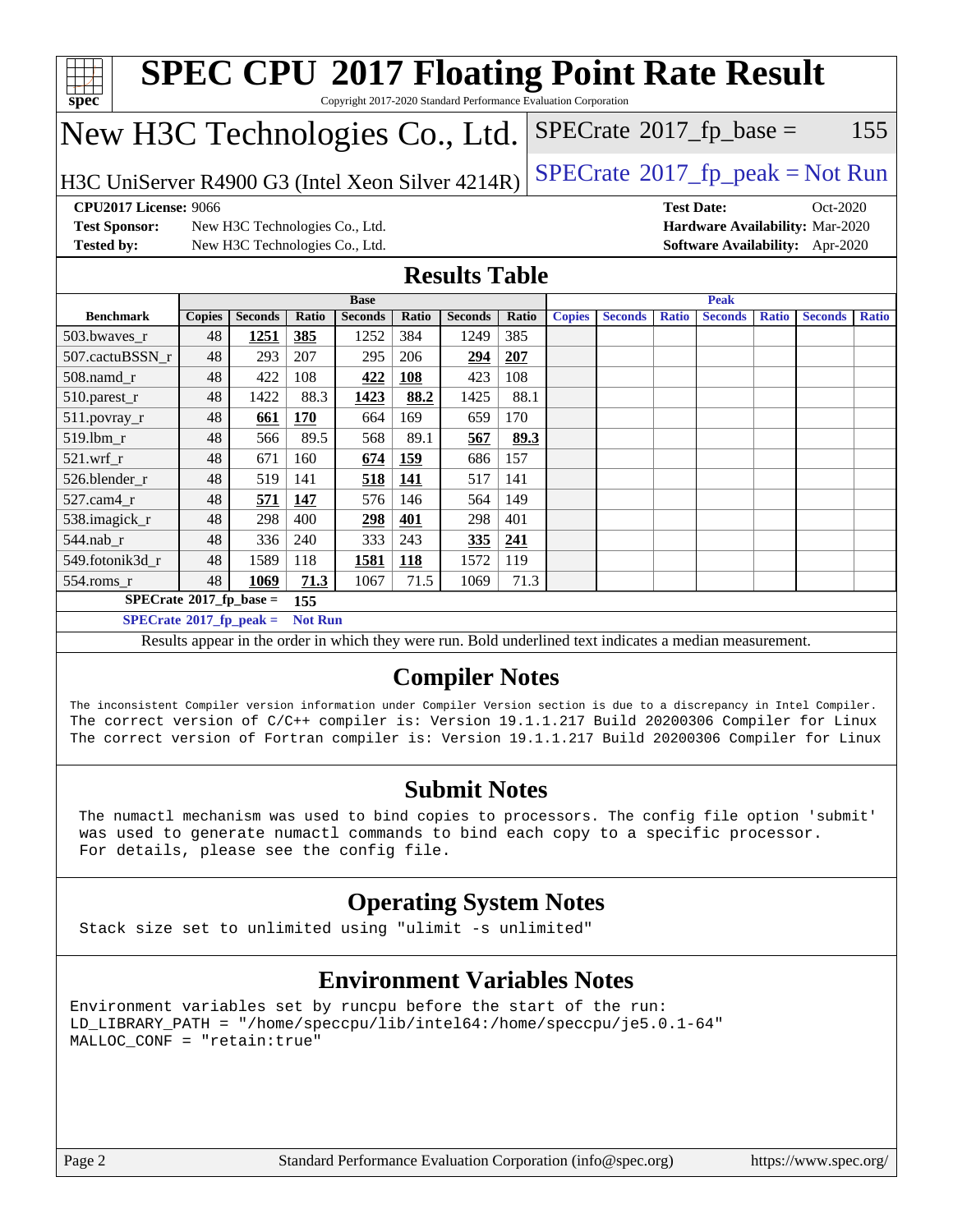| <b>SPEC CPU®2017 Floating Point Rate Result</b><br>Copyright 2017-2020 Standard Performance Evaluation Corporation<br>spec <sup>®</sup>                                                                                                                                                                                                                                                                                                                                                                                                                                                                                                                                                                                                                                                                                                                                                                                                                                                                                                                                                             |                                                                                                            |  |  |
|-----------------------------------------------------------------------------------------------------------------------------------------------------------------------------------------------------------------------------------------------------------------------------------------------------------------------------------------------------------------------------------------------------------------------------------------------------------------------------------------------------------------------------------------------------------------------------------------------------------------------------------------------------------------------------------------------------------------------------------------------------------------------------------------------------------------------------------------------------------------------------------------------------------------------------------------------------------------------------------------------------------------------------------------------------------------------------------------------------|------------------------------------------------------------------------------------------------------------|--|--|
| New H3C Technologies Co., Ltd.                                                                                                                                                                                                                                                                                                                                                                                                                                                                                                                                                                                                                                                                                                                                                                                                                                                                                                                                                                                                                                                                      | 155<br>$SPECrate^{\circ}2017$ _fp_base =                                                                   |  |  |
| H3C UniServer R4900 G3 (Intel Xeon Silver 4214R)                                                                                                                                                                                                                                                                                                                                                                                                                                                                                                                                                                                                                                                                                                                                                                                                                                                                                                                                                                                                                                                    | $SPECTate@2017fr peak = Not Run$                                                                           |  |  |
| <b>CPU2017 License: 9066</b><br><b>Test Sponsor:</b><br>New H3C Technologies Co., Ltd.<br><b>Tested by:</b><br>New H3C Technologies Co., Ltd.                                                                                                                                                                                                                                                                                                                                                                                                                                                                                                                                                                                                                                                                                                                                                                                                                                                                                                                                                       | <b>Test Date:</b><br>Oct-2020<br>Hardware Availability: Mar-2020<br><b>Software Availability:</b> Apr-2020 |  |  |
| <b>General Notes</b>                                                                                                                                                                                                                                                                                                                                                                                                                                                                                                                                                                                                                                                                                                                                                                                                                                                                                                                                                                                                                                                                                |                                                                                                            |  |  |
| Binaries compiled on a system with 1x Intel Core i9-7980XE CPU + 64GB RAM<br>memory using Redhat Enterprise Linux 8.0<br>NA: The test sponsor attests, as of date of publication, that CVE-2017-5754 (Meltdown)<br>is mitigated in the system as tested and documented.<br>Yes: The test sponsor attests, as of date of publication, that CVE-2017-5753 (Spectre variant 1)<br>is mitigated in the system as tested and documented.<br>Yes: The test sponsor attests, as of date of publication, that CVE-2017-5715 (Spectre variant 2)<br>is mitigated in the system as tested and documented.<br>Transparent Huge Pages enabled by default<br>Prior to runcpu invocation<br>Filesystem page cache synced and cleared with:<br>sync; echo 3><br>/proc/sys/vm/drop_caches<br>runcpu command invoked through numactl i.e.:<br>numactl --interleave=all runcpu <etc><br/>jemalloc, a general purpose malloc implementation<br/>built with the RedHat Enterprise 7.5, and the system compiler gcc 4.8.5<br/>sources available from jemalloc.net or https://github.com/jemalloc/jemalloc/releases</etc> |                                                                                                            |  |  |
| <b>Platform Notes</b><br>BIOS settings:<br>Set SNC to Enabled<br>Set IMC Interleaving to 1-way Interleave<br>Set Patrol Scrub to Disabled                                                                                                                                                                                                                                                                                                                                                                                                                                                                                                                                                                                                                                                                                                                                                                                                                                                                                                                                                           |                                                                                                            |  |  |
| Sysinfo program /home/speccpu/bin/sysinfo<br>Rev: r6365 of 2019-08-21 295195f888a3d7edble6e46a485a0011<br>running on localhost.localdomain Tue Oct 20 17:17:45 2020                                                                                                                                                                                                                                                                                                                                                                                                                                                                                                                                                                                                                                                                                                                                                                                                                                                                                                                                 |                                                                                                            |  |  |
| SUT (System Under Test) info as seen by some common utilities.<br>For more information on this section, see<br>https://www.spec.org/cpu2017/Docs/config.html#sysinfo                                                                                                                                                                                                                                                                                                                                                                                                                                                                                                                                                                                                                                                                                                                                                                                                                                                                                                                                |                                                                                                            |  |  |
| From /proc/cpuinfo<br>model name : Intel(R) Xeon(R) Silver 4214R CPU @ 2.40GHz<br>"physical id"s (chips)<br>2<br>48 "processors"<br>cores, siblings (Caution: counting these is hw and system dependent. The following<br>excerpts from /proc/cpuinfo might not be reliable. Use with caution.)<br>cpu cores $: 12$<br>siblings : 24<br>physical 0: cores 0 1 2 3 4 5 8 9 10 11 12 13<br>physical 1: cores 0 1 2 3 4 5 8 9 10 11 12 13                                                                                                                                                                                                                                                                                                                                                                                                                                                                                                                                                                                                                                                              |                                                                                                            |  |  |
| From lscpu:<br>Architecture: x86_64                                                                                                                                                                                                                                                                                                                                                                                                                                                                                                                                                                                                                                                                                                                                                                                                                                                                                                                                                                                                                                                                 |                                                                                                            |  |  |
| (Continued on next page)                                                                                                                                                                                                                                                                                                                                                                                                                                                                                                                                                                                                                                                                                                                                                                                                                                                                                                                                                                                                                                                                            |                                                                                                            |  |  |
| Page 3<br>Standard Performance Evaluation Corporation (info@spec.org)                                                                                                                                                                                                                                                                                                                                                                                                                                                                                                                                                                                                                                                                                                                                                                                                                                                                                                                                                                                                                               | https://www.spec.org/                                                                                      |  |  |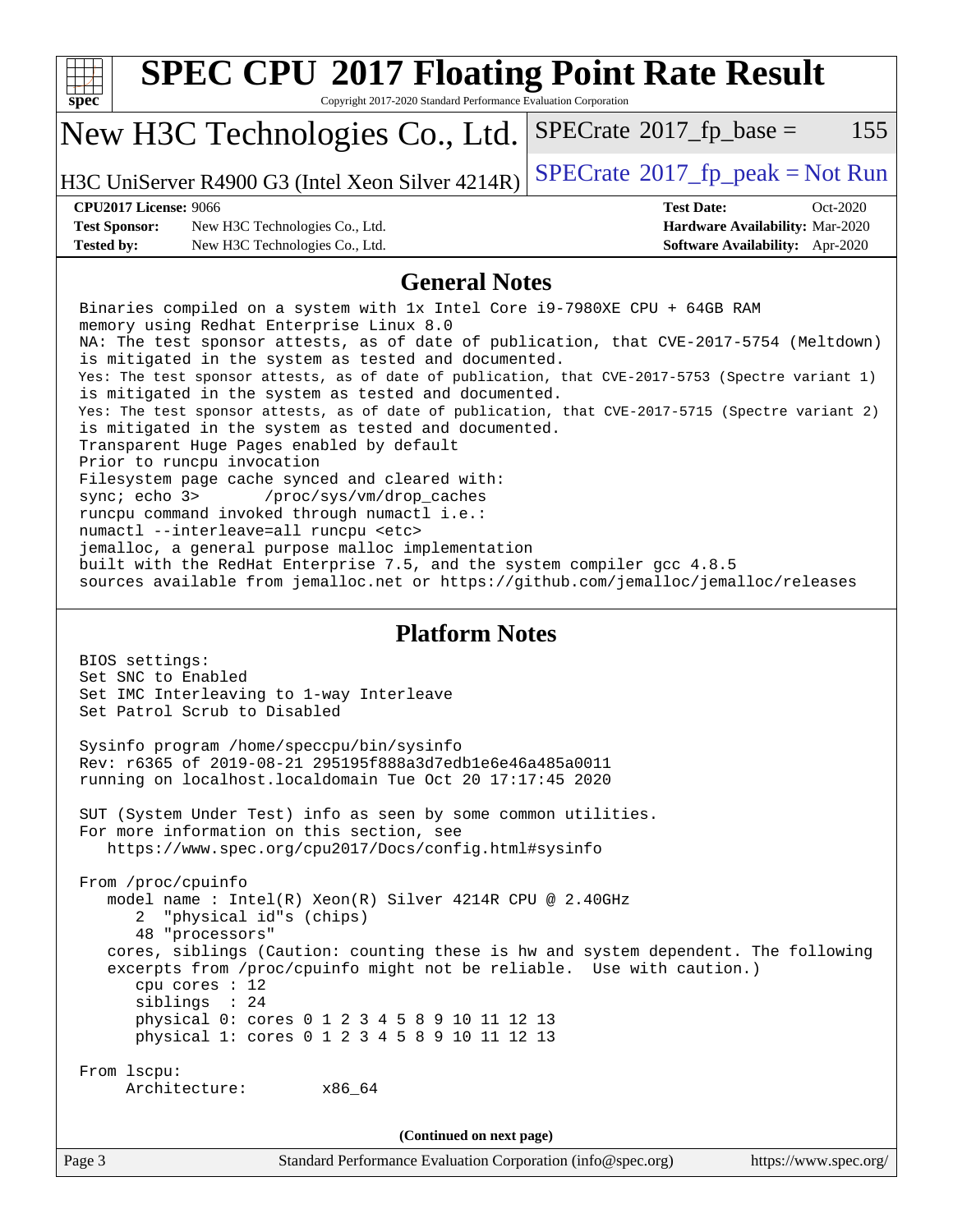

# **[SPEC CPU](http://www.spec.org/auto/cpu2017/Docs/result-fields.html#SPECCPU2017FloatingPointRateResult)[2017 Floating Point Rate Result](http://www.spec.org/auto/cpu2017/Docs/result-fields.html#SPECCPU2017FloatingPointRateResult)**

Copyright 2017-2020 Standard Performance Evaluation Corporation

## New H3C Technologies Co., Ltd.

H3C UniServer R4900 G3 (Intel Xeon Silver  $4214R$ ) [SPECrate](http://www.spec.org/auto/cpu2017/Docs/result-fields.html#SPECrate2017fppeak)®[2017\\_fp\\_peak = N](http://www.spec.org/auto/cpu2017/Docs/result-fields.html#SPECrate2017fppeak)ot Run

 $SPECTate@2017_fp\_base = 155$ 

**[Test Sponsor:](http://www.spec.org/auto/cpu2017/Docs/result-fields.html#TestSponsor)** New H3C Technologies Co., Ltd. **[Hardware Availability:](http://www.spec.org/auto/cpu2017/Docs/result-fields.html#HardwareAvailability)** Mar-2020 **[Tested by:](http://www.spec.org/auto/cpu2017/Docs/result-fields.html#Testedby)** New H3C Technologies Co., Ltd. **[Software Availability:](http://www.spec.org/auto/cpu2017/Docs/result-fields.html#SoftwareAvailability)** Apr-2020

**[CPU2017 License:](http://www.spec.org/auto/cpu2017/Docs/result-fields.html#CPU2017License)** 9066 **[Test Date:](http://www.spec.org/auto/cpu2017/Docs/result-fields.html#TestDate)** Oct-2020

#### **[Platform Notes \(Continued\)](http://www.spec.org/auto/cpu2017/Docs/result-fields.html#PlatformNotes)**

| $CPU$ op-mode( $s$ ):                      | $32$ -bit, $64$ -bit                                                                 |
|--------------------------------------------|--------------------------------------------------------------------------------------|
| Byte Order:                                | Little Endian                                                                        |
| CPU(s):                                    | 48                                                                                   |
| On-line CPU(s) list: $0-47$                |                                                                                      |
| Thread( $s$ ) per core:                    | 2                                                                                    |
| $Core(s)$ per socket:                      | 12                                                                                   |
| Socket(s):                                 | $\overline{a}$                                                                       |
| NUMA $node(s):$                            | $\overline{4}$                                                                       |
| Vendor ID:                                 | GenuineIntel                                                                         |
| CPU family:                                | 6                                                                                    |
| Model:                                     | 85                                                                                   |
| Model name:                                | $Intel(R) Xeon(R) Silver 4214R CPU @ 2.40GHz$                                        |
| Stepping:                                  | $7\overline{ }$                                                                      |
| CPU MHz:                                   | 2462.290                                                                             |
| $CPU$ max $MHz$ :                          | 3500.0000                                                                            |
| CPU min MHz:                               | 1000.0000                                                                            |
| BogoMIPS:                                  | 4800.00                                                                              |
| Virtualization:                            | $VT - x$                                                                             |
| L1d cache:                                 | 32K                                                                                  |
| Lli cache:                                 | 32K                                                                                  |
| $L2$ cache:                                | 1024K                                                                                |
| L3 cache:                                  | 16896K                                                                               |
| NUMA node0 CPU(s):                         | $0-2, 6-8, 24-26, 30-32$                                                             |
| NUMA $node1$ $CPU(s)$ :                    | $3 - 5, 9 - 11, 27 - 29, 33 - 35$                                                    |
| NUMA $node2$ $CPU(s):$                     | $12 - 14, 18 - 20, 36 - 38, 42 - 44$                                                 |
| NUMA node3 CPU(s):                         | $15 - 17, 21 - 23, 39 - 41, 45 - 47$                                                 |
| Flags:                                     | fpu vme de pse tsc msr pae mce cx8 apic sep mtrr pge mca cmov                        |
|                                            | pat pse36 clflush dts acpi mmx fxsr sse sse2 ss ht tm pbe syscall nx pdpelgb rdtscp  |
|                                            | lm constant_tsc art arch_perfmon pebs bts rep_good nopl xtopology nonstop_tsc cpuid  |
|                                            | aperfmperf pni pclmulqdq dtes64 monitor ds_cpl vmx smx est tm2 ssse3 sdbg fma cx16   |
|                                            | xtpr pdcm pcid dca sse4_1 sse4_2 x2apic movbe popcnt tsc_deadline_timer aes xsave    |
|                                            | avx f16c rdrand lahf_lm abm 3dnowprefetch cpuid_fault epb cat_13 cdp_13              |
|                                            | invpcid_single intel_ppin ssbd mba ibrs ibpb stibp ibrs_enhanced tpr_shadow vnmi     |
|                                            | flexpriority ept vpid fsgsbase tsc_adjust bmil hle avx2 smep bmi2 erms invpcid rtm   |
|                                            | cqm mpx rdt_a avx512f avx512dq rdseed adx smap clflushopt clwb intel_pt avx512cd     |
|                                            | avx512bw avx512vl xsaveopt xsavec xgetbvl xsaves cqm_llc cqm_occup_llc cqm_mbm_total |
|                                            | cqm_mbm_local dtherm ida arat pln pts pku ospke avx512_vnni md_clear flush_l1d       |
| arch_capabilities                          |                                                                                      |
|                                            |                                                                                      |
| /proc/cpuinfo cache data                   |                                                                                      |
| cache size : 16896 KB                      |                                                                                      |
|                                            |                                                                                      |
|                                            | From numactl --hardware WARNING: a numactl 'node' might or might not correspond to a |
| physical chip.                             |                                                                                      |
| $available: 4 nodes (0-3)$                 |                                                                                      |
| node 0 cpus: 0 1 2 6 7 8 24 25 26 30 31 32 |                                                                                      |
| node 0 size: 95074 MB                      |                                                                                      |
|                                            |                                                                                      |
|                                            | (Continued on next page)                                                             |
|                                            |                                                                                      |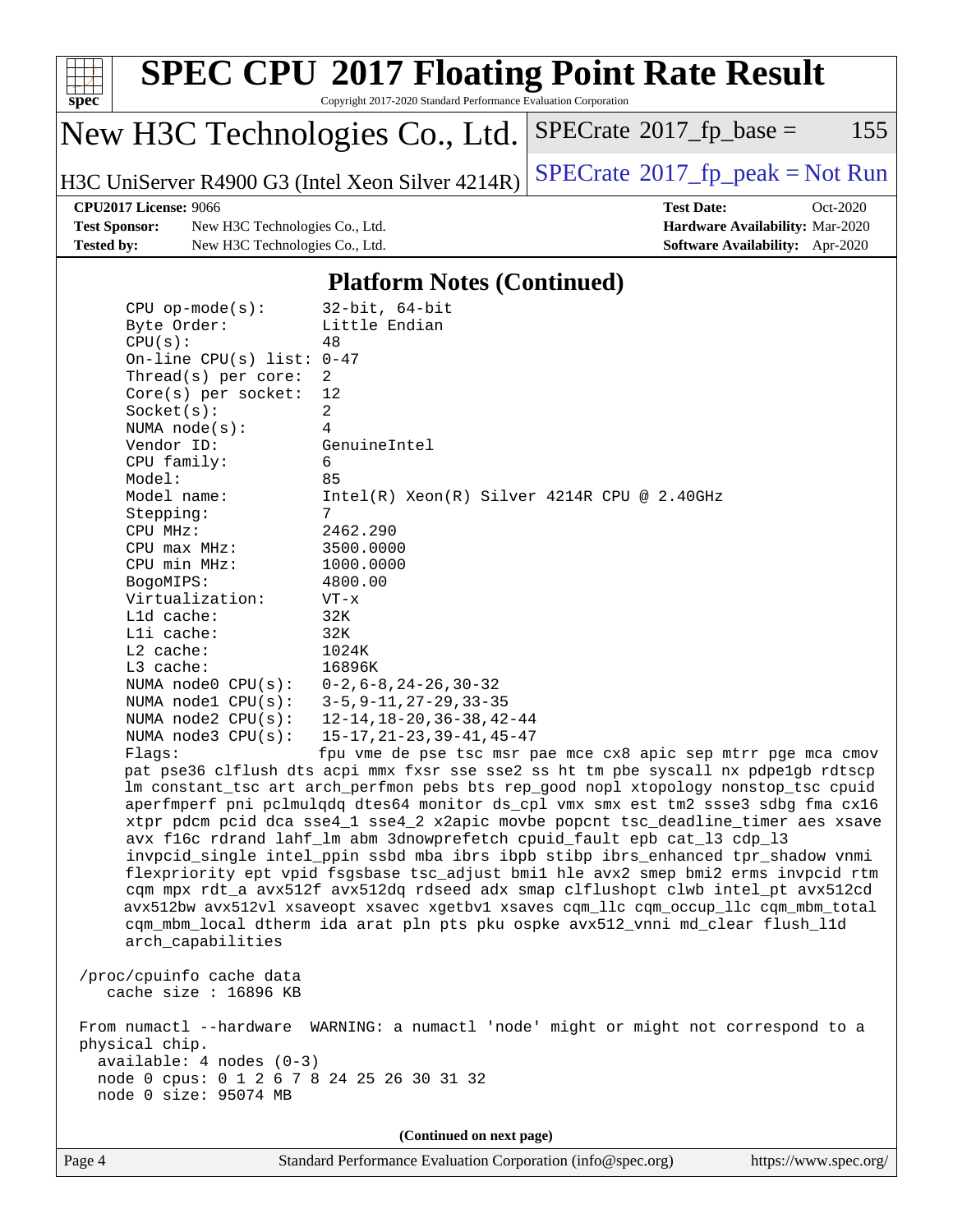| <b>SPEC CPU®2017 Floating Point Rate Result</b>                                                                      |                                          |
|----------------------------------------------------------------------------------------------------------------------|------------------------------------------|
| spec<br>Copyright 2017-2020 Standard Performance Evaluation Corporation                                              |                                          |
| New H3C Technologies Co., Ltd.                                                                                       | 155<br>$SPECrate^{\circ}2017$ fp base =  |
| H3C UniServer R4900 G3 (Intel Xeon Silver 4214R)                                                                     | $SPECrate^{\circ}2017rfp peak = Not Run$ |
| <b>CPU2017 License: 9066</b>                                                                                         | <b>Test Date:</b><br>Oct-2020            |
| <b>Test Sponsor:</b><br>New H3C Technologies Co., Ltd.                                                               | Hardware Availability: Mar-2020          |
| <b>Tested by:</b><br>New H3C Technologies Co., Ltd.                                                                  | Software Availability: Apr-2020          |
| <b>Platform Notes (Continued)</b>                                                                                    |                                          |
| node 0 free: 94721 MB                                                                                                |                                          |
| node 1 cpus: 3 4 5 9 10 11 27 28 29 33 34 35                                                                         |                                          |
| node 1 size: 96765 MB<br>node 1 free: 96608 MB                                                                       |                                          |
| node 2 cpus: 12 13 14 18 19 20 36 37 38 42 43 44                                                                     |                                          |
| node 2 size: 96737 MB                                                                                                |                                          |
| node 2 free: 96269 MB                                                                                                |                                          |
| node 3 cpus: 15 16 17 21 22 23 39 40 41 45 46 47                                                                     |                                          |
| node 3 size: 96764 MB                                                                                                |                                          |
| node 3 free: 95894 MB<br>node distances:                                                                             |                                          |
| node<br>$\mathbf{0}$<br>2<br>3<br>$\mathbf{1}$                                                                       |                                          |
| 0:<br>10 11 21 21                                                                                                    |                                          |
| 1:<br>11 10<br>21 21                                                                                                 |                                          |
| 10 11<br>2:<br>21<br>21                                                                                              |                                          |
| 3:<br>21<br>21<br>11<br>10                                                                                           |                                          |
| From /proc/meminfo<br>MemTotal:<br>394590152 kB<br>HugePages_Total:<br>0<br>Hugepagesize:<br>2048 kB                 |                                          |
|                                                                                                                      |                                          |
| From /etc/*release* /etc/*version*<br>os-release:                                                                    |                                          |
| NAME="Red Hat Enterprise Linux"                                                                                      |                                          |
| VERSION="8.2 (Ootpa)"                                                                                                |                                          |
| ID="rhel"                                                                                                            |                                          |
| ID_LIKE="fedora"                                                                                                     |                                          |
| VERSION_ID="8.2"<br>PLATFORM_ID="platform:el8"                                                                       |                                          |
| PRETTY_NAME="Red Hat Enterprise Linux 8.2 (Ootpa)"                                                                   |                                          |
| ANSI_COLOR="0;31"                                                                                                    |                                          |
| redhat-release: Red Hat Enterprise Linux release 8.2 (Ootpa)                                                         |                                          |
| system-release: Red Hat Enterprise Linux release 8.2 (Ootpa)                                                         |                                          |
| system-release-cpe: cpe:/o:redhat:enterprise_linux:8.2:ga                                                            |                                          |
| uname $-a$ :                                                                                                         |                                          |
| Linux localhost.localdomain 4.18.0-193.el8.x86_64 #1 SMP Fri Mar 27 14:35:58 UTC 2020                                |                                          |
| x86_64 x86_64 x86_64 GNU/Linux                                                                                       |                                          |
| Kernel self-reported vulnerability status:                                                                           |                                          |
| itlb_multihit:                                                                                                       | KVM: Mitigation: Split huge pages        |
| CVE-2018-3620 (L1 Terminal Fault):                                                                                   | Not affected                             |
| Microarchitectural Data Sampling:                                                                                    | Not affected                             |
| CVE-2017-5754 (Meltdown):<br>CVE-2018-3639 (Speculative Store Bypass): Mitigation: Speculative Store Bypass disabled | Not affected                             |
|                                                                                                                      |                                          |
| (Continued on next page)                                                                                             |                                          |
|                                                                                                                      |                                          |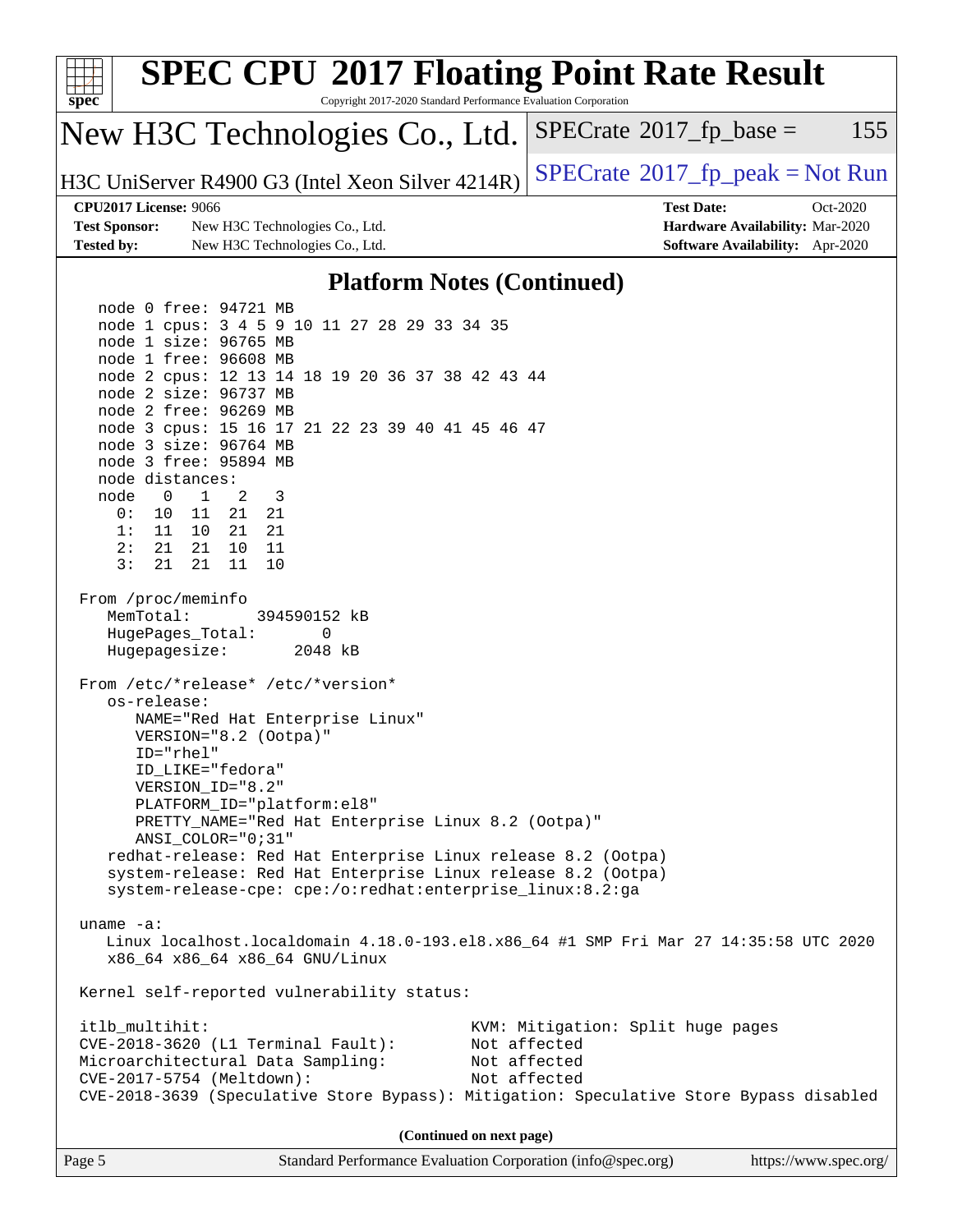| <b>SPEC CPU®2017 Floating Point Rate Result</b><br>Copyright 2017-2020 Standard Performance Evaluation Corporation<br>$spec^*$                                                                                                                                                                                                                                                                                                                                                                                                                                                                               |                                                                                                                                                                                                                  |
|--------------------------------------------------------------------------------------------------------------------------------------------------------------------------------------------------------------------------------------------------------------------------------------------------------------------------------------------------------------------------------------------------------------------------------------------------------------------------------------------------------------------------------------------------------------------------------------------------------------|------------------------------------------------------------------------------------------------------------------------------------------------------------------------------------------------------------------|
| New H3C Technologies Co., Ltd.                                                                                                                                                                                                                                                                                                                                                                                                                                                                                                                                                                               | $SPECrate^{\circ}2017$ fp base =<br>155                                                                                                                                                                          |
| H3C UniServer R4900 G3 (Intel Xeon Silver 4214R)                                                                                                                                                                                                                                                                                                                                                                                                                                                                                                                                                             | $SPECrate^{\circ}2017$ [p_peak = Not Run                                                                                                                                                                         |
| <b>CPU2017 License: 9066</b><br><b>Test Sponsor:</b><br>New H3C Technologies Co., Ltd.<br><b>Tested by:</b><br>New H3C Technologies Co., Ltd.                                                                                                                                                                                                                                                                                                                                                                                                                                                                | <b>Test Date:</b><br>Oct-2020<br>Hardware Availability: Mar-2020<br>Software Availability: Apr-2020                                                                                                              |
| <b>Platform Notes (Continued)</b>                                                                                                                                                                                                                                                                                                                                                                                                                                                                                                                                                                            |                                                                                                                                                                                                                  |
| $CVE-2017-5753$ (Spectre variant 1):<br>$CVE-2017-5715$ (Spectre variant 2):<br>RSB filling<br>tsx_async_abort:<br>run-level 3 Oct 20 17:16<br>SPEC is set to: /home/speccpu<br>Size Used Avail Use% Mounted on<br>Filesystem<br>Type<br>/dev/mapper/rhel-home xfs<br>503G<br>14G<br>489G<br>From /sys/devices/virtual/dmi/id<br>BIOS:<br>American Megatrends Inc. 2.00.33 08/22/2019                                                                                                                                                                                                                        | via prctl and seccomp<br>Mitigation: usercopy/swapgs barriers and __user<br>pointer sanitization<br>Mitigation: Enhanced IBRS, IBPB: conditional,<br>Mitigation: Clear CPU buffers; SMT vulnerable<br>$3%$ /home |
| Vendor: Unis Huashan Technologies Co., Ltd.<br>Product: UniServer R4900 G3<br>Product Family: Rack<br>Serial: 210200A00QH177000025<br>Additional information from dmidecode follows. WARNING: Use caution when you interpret<br>this section. The 'dmidecode' program reads system data which is "intended to allow<br>hardware to be accurately determined", but the intent may not be met, as there are<br>frequent changes to hardware, firmware, and the "DMTF SMBIOS" standard.<br>Memory:<br>12x Hynix HMA84GR7AFR4N-VK 32 GB 2 rank 2666<br>12x NO DIMM NO DIMM<br>(End of data from sysinfo program) |                                                                                                                                                                                                                  |
| <b>Compiler Version Notes</b>                                                                                                                                                                                                                                                                                                                                                                                                                                                                                                                                                                                |                                                                                                                                                                                                                  |
| 519.1bm_r(base) 538.imagick_r(base) 544.nab_r(base)<br>C<br>Intel(R) C Compiler for applications running on Intel(R) 64, Version 2021.1<br>NextGen Build 20200304<br>Copyright (C) 1985-2020 Intel Corporation. All rights reserved.                                                                                                                                                                                                                                                                                                                                                                         |                                                                                                                                                                                                                  |
| ---------------------------<br>$\vert$ 508.namd_r(base) 510.parest_r(base)<br>$C++$<br>Intel(R) C++ Compiler for applications running on Intel(R) 64, Version 2021.1<br>NextGen Build 20200304<br>Copyright (C) 1985-2020 Intel Corporation. All rights reserved.                                                                                                                                                                                                                                                                                                                                            |                                                                                                                                                                                                                  |
| (Continued on next page)                                                                                                                                                                                                                                                                                                                                                                                                                                                                                                                                                                                     |                                                                                                                                                                                                                  |
| Page 6<br>Standard Performance Evaluation Corporation (info@spec.org)                                                                                                                                                                                                                                                                                                                                                                                                                                                                                                                                        | https://www.spec.org/                                                                                                                                                                                            |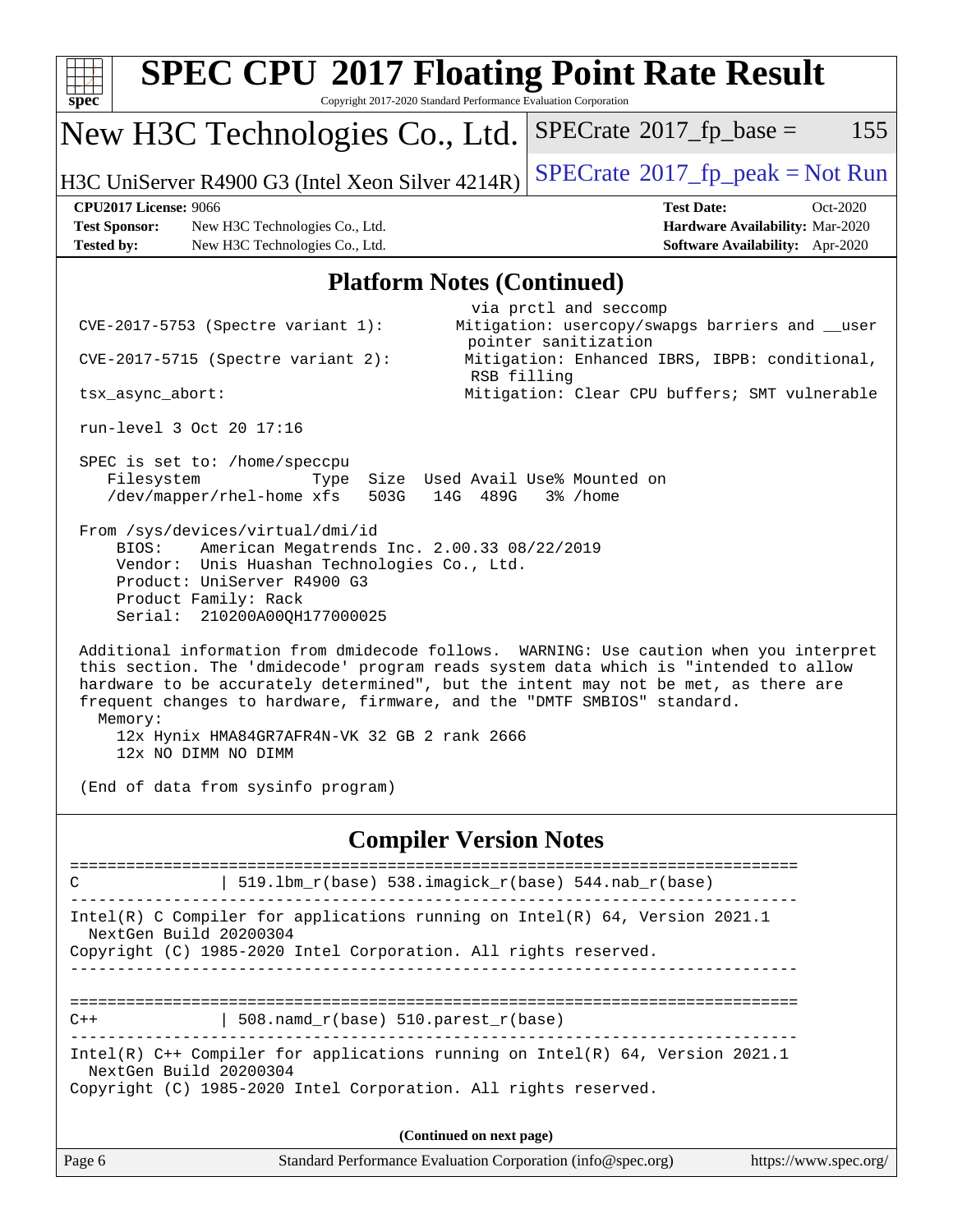| <b>SPEC CPU®2017 Floating Point Rate Result</b><br>Copyright 2017-2020 Standard Performance Evaluation Corporation<br>$spec^*$                                                                                                                                                                                                                                                                                                                                                                                                                     |                                                                                                     |
|----------------------------------------------------------------------------------------------------------------------------------------------------------------------------------------------------------------------------------------------------------------------------------------------------------------------------------------------------------------------------------------------------------------------------------------------------------------------------------------------------------------------------------------------------|-----------------------------------------------------------------------------------------------------|
| New H3C Technologies Co., Ltd.                                                                                                                                                                                                                                                                                                                                                                                                                                                                                                                     | 155<br>$SPECrate^{\circledast}2017$ _fp_base =                                                      |
| H3C UniServer R4900 G3 (Intel Xeon Silver 4214R)                                                                                                                                                                                                                                                                                                                                                                                                                                                                                                   | $SPECrate^{\circledast}2017rfp peak = Not Run$                                                      |
| <b>CPU2017 License: 9066</b><br><b>Test Sponsor:</b><br>New H3C Technologies Co., Ltd.<br>New H3C Technologies Co., Ltd.<br><b>Tested by:</b>                                                                                                                                                                                                                                                                                                                                                                                                      | <b>Test Date:</b><br>Oct-2020<br>Hardware Availability: Mar-2020<br>Software Availability: Apr-2020 |
| <b>Compiler Version Notes (Continued)</b>                                                                                                                                                                                                                                                                                                                                                                                                                                                                                                          |                                                                                                     |
| $\vert$ 511.povray_r(base) 526.blender_r(base)<br>$C++$ , $C$                                                                                                                                                                                                                                                                                                                                                                                                                                                                                      |                                                                                                     |
| Intel(R) C++ Compiler for applications running on Intel(R) 64, Version 2021.1                                                                                                                                                                                                                                                                                                                                                                                                                                                                      |                                                                                                     |
| NextGen Build 20200304<br>Copyright (C) 1985-2020 Intel Corporation. All rights reserved.<br>Intel(R) C Compiler for applications running on Intel(R) 64, Version 2021.1<br>NextGen Build 20200304                                                                                                                                                                                                                                                                                                                                                 |                                                                                                     |
| Copyright (C) 1985-2020 Intel Corporation. All rights reserved.                                                                                                                                                                                                                                                                                                                                                                                                                                                                                    |                                                                                                     |
| $C++$ , C, Fortran   507.cactuBSSN_r(base)                                                                                                                                                                                                                                                                                                                                                                                                                                                                                                         |                                                                                                     |
| Intel(R) C++ Compiler for applications running on Intel(R) 64, Version 2021.1<br>NextGen Build 20200304<br>Copyright (C) 1985-2020 Intel Corporation. All rights reserved.<br>Intel(R) C Compiler for applications running on Intel(R) 64, Version 2021.1<br>NextGen Build 20200304<br>Copyright (C) 1985-2020 Intel Corporation. All rights reserved.<br>$Intel(R)$ Fortran Intel(R) 64 Compiler for applications running on Intel(R)<br>64, Version 19.1.1.217 Build 20200306<br>Copyright (C) 1985-2020 Intel Corporation. All rights reserved. |                                                                                                     |
| _______________<br>  503.bwaves_r(base) 549.fotonik3d_r(base) 554.roms_r(base)<br>Fortran                                                                                                                                                                                                                                                                                                                                                                                                                                                          |                                                                                                     |
| $Intel(R)$ Fortran Intel(R) 64 Compiler for applications running on Intel(R)<br>64, Version 19.1.1.217 Build 20200306<br>Copyright (C) 1985-2020 Intel Corporation. All rights reserved.                                                                                                                                                                                                                                                                                                                                                           |                                                                                                     |
| Fortran, $C$   521.wrf_r(base) 527.cam4_r(base)                                                                                                                                                                                                                                                                                                                                                                                                                                                                                                    |                                                                                                     |
| Intel(R) Fortran Intel(R) 64 Compiler for applications running on Intel(R)<br>64, Version 19.1.1.217 Build 20200306<br>Copyright (C) 1985-2020 Intel Corporation. All rights reserved.<br>Intel(R) C Compiler for applications running on $Intel(R) 64$ , Version 2021.1<br>NextGen Build 20200304                                                                                                                                                                                                                                                 |                                                                                                     |
| Copyright (C) 1985-2020 Intel Corporation. All rights reserved.                                                                                                                                                                                                                                                                                                                                                                                                                                                                                    |                                                                                                     |

Page 7 Standard Performance Evaluation Corporation [\(info@spec.org\)](mailto:info@spec.org) <https://www.spec.org/>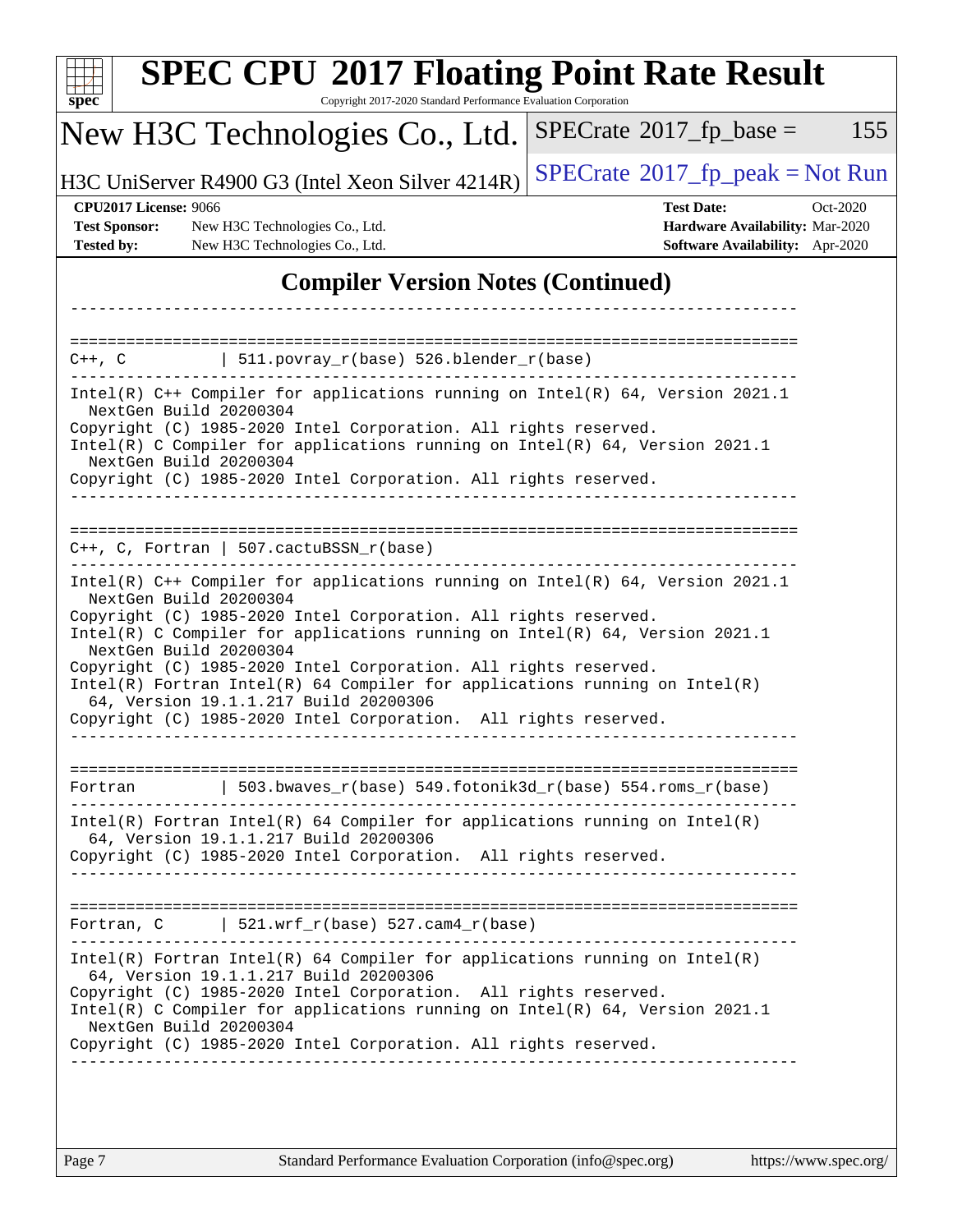| $\frac{1}{\text{spec}^*}$ | <b>SPEC CPU®2017 Floating Point Rate Result</b><br>Copyright 2017-2020 Standard Performance Evaluation Corporation |                                              |
|---------------------------|--------------------------------------------------------------------------------------------------------------------|----------------------------------------------|
|                           | New H3C Technologies Co., Ltd.                                                                                     | $SPECrate^{\circledast}2017fr base =$<br>155 |
|                           | H3C UniServer R4900 G3 (Intel Xeon Silver 4214R)                                                                   | $SPECrate^{\circ}2017$ _fp_peak = Not Run    |
|                           | CPU2017 License: 9066                                                                                              | <b>Test Date:</b><br>$Oct-2020$              |
| <b>Test Sponsor:</b>      | New H3C Technologies Co., Ltd.                                                                                     | Hardware Availability: Mar-2020              |
| <b>Tested by:</b>         | New H3C Technologies Co., Ltd.                                                                                     | <b>Software Availability:</b> Apr-2020       |

### **[Base Compiler Invocation](http://www.spec.org/auto/cpu2017/Docs/result-fields.html#BaseCompilerInvocation)**

[C benchmarks](http://www.spec.org/auto/cpu2017/Docs/result-fields.html#Cbenchmarks):

[icc](http://www.spec.org/cpu2017/results/res2020q4/cpu2017-20201020-24227.flags.html#user_CCbase_intel_icc_66fc1ee009f7361af1fbd72ca7dcefbb700085f36577c54f309893dd4ec40d12360134090235512931783d35fd58c0460139e722d5067c5574d8eaf2b3e37e92)

[C++ benchmarks:](http://www.spec.org/auto/cpu2017/Docs/result-fields.html#CXXbenchmarks) [icpc](http://www.spec.org/cpu2017/results/res2020q4/cpu2017-20201020-24227.flags.html#user_CXXbase_intel_icpc_c510b6838c7f56d33e37e94d029a35b4a7bccf4766a728ee175e80a419847e808290a9b78be685c44ab727ea267ec2f070ec5dc83b407c0218cded6866a35d07)

[Fortran benchmarks](http://www.spec.org/auto/cpu2017/Docs/result-fields.html#Fortranbenchmarks): [ifort](http://www.spec.org/cpu2017/results/res2020q4/cpu2017-20201020-24227.flags.html#user_FCbase_intel_ifort_8111460550e3ca792625aed983ce982f94888b8b503583aa7ba2b8303487b4d8a21a13e7191a45c5fd58ff318f48f9492884d4413fa793fd88dd292cad7027ca)

[Benchmarks using both Fortran and C](http://www.spec.org/auto/cpu2017/Docs/result-fields.html#BenchmarksusingbothFortranandC): [ifort](http://www.spec.org/cpu2017/results/res2020q4/cpu2017-20201020-24227.flags.html#user_CC_FCbase_intel_ifort_8111460550e3ca792625aed983ce982f94888b8b503583aa7ba2b8303487b4d8a21a13e7191a45c5fd58ff318f48f9492884d4413fa793fd88dd292cad7027ca) [icc](http://www.spec.org/cpu2017/results/res2020q4/cpu2017-20201020-24227.flags.html#user_CC_FCbase_intel_icc_66fc1ee009f7361af1fbd72ca7dcefbb700085f36577c54f309893dd4ec40d12360134090235512931783d35fd58c0460139e722d5067c5574d8eaf2b3e37e92)

[Benchmarks using both C and C++:](http://www.spec.org/auto/cpu2017/Docs/result-fields.html#BenchmarksusingbothCandCXX) [icpc](http://www.spec.org/cpu2017/results/res2020q4/cpu2017-20201020-24227.flags.html#user_CC_CXXbase_intel_icpc_c510b6838c7f56d33e37e94d029a35b4a7bccf4766a728ee175e80a419847e808290a9b78be685c44ab727ea267ec2f070ec5dc83b407c0218cded6866a35d07) [icc](http://www.spec.org/cpu2017/results/res2020q4/cpu2017-20201020-24227.flags.html#user_CC_CXXbase_intel_icc_66fc1ee009f7361af1fbd72ca7dcefbb700085f36577c54f309893dd4ec40d12360134090235512931783d35fd58c0460139e722d5067c5574d8eaf2b3e37e92)

[Benchmarks using Fortran, C, and C++](http://www.spec.org/auto/cpu2017/Docs/result-fields.html#BenchmarksusingFortranCandCXX): [icpc](http://www.spec.org/cpu2017/results/res2020q4/cpu2017-20201020-24227.flags.html#user_CC_CXX_FCbase_intel_icpc_c510b6838c7f56d33e37e94d029a35b4a7bccf4766a728ee175e80a419847e808290a9b78be685c44ab727ea267ec2f070ec5dc83b407c0218cded6866a35d07) [icc](http://www.spec.org/cpu2017/results/res2020q4/cpu2017-20201020-24227.flags.html#user_CC_CXX_FCbase_intel_icc_66fc1ee009f7361af1fbd72ca7dcefbb700085f36577c54f309893dd4ec40d12360134090235512931783d35fd58c0460139e722d5067c5574d8eaf2b3e37e92) [ifort](http://www.spec.org/cpu2017/results/res2020q4/cpu2017-20201020-24227.flags.html#user_CC_CXX_FCbase_intel_ifort_8111460550e3ca792625aed983ce982f94888b8b503583aa7ba2b8303487b4d8a21a13e7191a45c5fd58ff318f48f9492884d4413fa793fd88dd292cad7027ca)

### **[Base Portability Flags](http://www.spec.org/auto/cpu2017/Docs/result-fields.html#BasePortabilityFlags)**

 503.bwaves\_r: [-DSPEC\\_LP64](http://www.spec.org/cpu2017/results/res2020q4/cpu2017-20201020-24227.flags.html#suite_basePORTABILITY503_bwaves_r_DSPEC_LP64) 507.cactuBSSN\_r: [-DSPEC\\_LP64](http://www.spec.org/cpu2017/results/res2020q4/cpu2017-20201020-24227.flags.html#suite_basePORTABILITY507_cactuBSSN_r_DSPEC_LP64) 508.namd\_r: [-DSPEC\\_LP64](http://www.spec.org/cpu2017/results/res2020q4/cpu2017-20201020-24227.flags.html#suite_basePORTABILITY508_namd_r_DSPEC_LP64) 510.parest\_r: [-DSPEC\\_LP64](http://www.spec.org/cpu2017/results/res2020q4/cpu2017-20201020-24227.flags.html#suite_basePORTABILITY510_parest_r_DSPEC_LP64) 511.povray\_r: [-DSPEC\\_LP64](http://www.spec.org/cpu2017/results/res2020q4/cpu2017-20201020-24227.flags.html#suite_basePORTABILITY511_povray_r_DSPEC_LP64) 519.lbm\_r: [-DSPEC\\_LP64](http://www.spec.org/cpu2017/results/res2020q4/cpu2017-20201020-24227.flags.html#suite_basePORTABILITY519_lbm_r_DSPEC_LP64) 521.wrf\_r: [-DSPEC\\_LP64](http://www.spec.org/cpu2017/results/res2020q4/cpu2017-20201020-24227.flags.html#suite_basePORTABILITY521_wrf_r_DSPEC_LP64) [-DSPEC\\_CASE\\_FLAG](http://www.spec.org/cpu2017/results/res2020q4/cpu2017-20201020-24227.flags.html#b521.wrf_r_baseCPORTABILITY_DSPEC_CASE_FLAG) [-convert big\\_endian](http://www.spec.org/cpu2017/results/res2020q4/cpu2017-20201020-24227.flags.html#user_baseFPORTABILITY521_wrf_r_convert_big_endian_c3194028bc08c63ac5d04de18c48ce6d347e4e562e8892b8bdbdc0214820426deb8554edfa529a3fb25a586e65a3d812c835984020483e7e73212c4d31a38223) 526.blender\_r: [-DSPEC\\_LP64](http://www.spec.org/cpu2017/results/res2020q4/cpu2017-20201020-24227.flags.html#suite_basePORTABILITY526_blender_r_DSPEC_LP64) [-DSPEC\\_LINUX](http://www.spec.org/cpu2017/results/res2020q4/cpu2017-20201020-24227.flags.html#b526.blender_r_baseCPORTABILITY_DSPEC_LINUX) [-funsigned-char](http://www.spec.org/cpu2017/results/res2020q4/cpu2017-20201020-24227.flags.html#user_baseCPORTABILITY526_blender_r_force_uchar_40c60f00ab013830e2dd6774aeded3ff59883ba5a1fc5fc14077f794d777847726e2a5858cbc7672e36e1b067e7e5c1d9a74f7176df07886a243d7cc18edfe67) 527.cam4\_r: [-DSPEC\\_LP64](http://www.spec.org/cpu2017/results/res2020q4/cpu2017-20201020-24227.flags.html#suite_basePORTABILITY527_cam4_r_DSPEC_LP64) [-DSPEC\\_CASE\\_FLAG](http://www.spec.org/cpu2017/results/res2020q4/cpu2017-20201020-24227.flags.html#b527.cam4_r_baseCPORTABILITY_DSPEC_CASE_FLAG) 538.imagick\_r: [-DSPEC\\_LP64](http://www.spec.org/cpu2017/results/res2020q4/cpu2017-20201020-24227.flags.html#suite_basePORTABILITY538_imagick_r_DSPEC_LP64) 544.nab\_r: [-DSPEC\\_LP64](http://www.spec.org/cpu2017/results/res2020q4/cpu2017-20201020-24227.flags.html#suite_basePORTABILITY544_nab_r_DSPEC_LP64) 549.fotonik3d\_r: [-DSPEC\\_LP64](http://www.spec.org/cpu2017/results/res2020q4/cpu2017-20201020-24227.flags.html#suite_basePORTABILITY549_fotonik3d_r_DSPEC_LP64) 554.roms\_r: [-DSPEC\\_LP64](http://www.spec.org/cpu2017/results/res2020q4/cpu2017-20201020-24227.flags.html#suite_basePORTABILITY554_roms_r_DSPEC_LP64)

## **[Base Optimization Flags](http://www.spec.org/auto/cpu2017/Docs/result-fields.html#BaseOptimizationFlags)**

#### [C benchmarks](http://www.spec.org/auto/cpu2017/Docs/result-fields.html#Cbenchmarks):

[-m64](http://www.spec.org/cpu2017/results/res2020q4/cpu2017-20201020-24227.flags.html#user_CCbase_m64-icc) [-qnextgen](http://www.spec.org/cpu2017/results/res2020q4/cpu2017-20201020-24227.flags.html#user_CCbase_f-qnextgen) [-std=c11](http://www.spec.org/cpu2017/results/res2020q4/cpu2017-20201020-24227.flags.html#user_CCbase_std-icc-std_0e1c27790398a4642dfca32ffe6c27b5796f9c2d2676156f2e42c9c44eaad0c049b1cdb667a270c34d979996257aeb8fc440bfb01818dbc9357bd9d174cb8524) [-Wl,-plugin-opt=-x86-branches-within-32B-boundaries](http://www.spec.org/cpu2017/results/res2020q4/cpu2017-20201020-24227.flags.html#user_CCbase_f-x86-branches-within-32B-boundaries_0098b4e4317ae60947b7b728078a624952a08ac37a3c797dfb4ffeb399e0c61a9dd0f2f44ce917e9361fb9076ccb15e7824594512dd315205382d84209e912f3) [-Wl,-z,muldefs](http://www.spec.org/cpu2017/results/res2020q4/cpu2017-20201020-24227.flags.html#user_CCbase_link_force_multiple1_b4cbdb97b34bdee9ceefcfe54f4c8ea74255f0b02a4b23e853cdb0e18eb4525ac79b5a88067c842dd0ee6996c24547a27a4b99331201badda8798ef8a743f577) [-fuse-ld=gold](http://www.spec.org/cpu2017/results/res2020q4/cpu2017-20201020-24227.flags.html#user_CCbase_f-fuse-ld_920b3586e2b8c6e0748b9c84fa9b744736ba725a32cab14ad8f3d4ad28eecb2f59d1144823d2e17006539a88734fe1fc08fc3035f7676166309105a78aaabc32) [-xCORE-AVX512](http://www.spec.org/cpu2017/results/res2020q4/cpu2017-20201020-24227.flags.html#user_CCbase_f-xCORE-AVX512) [-Ofast](http://www.spec.org/cpu2017/results/res2020q4/cpu2017-20201020-24227.flags.html#user_CCbase_f-Ofast) [-ffast-math](http://www.spec.org/cpu2017/results/res2020q4/cpu2017-20201020-24227.flags.html#user_CCbase_f-ffast-math) [-flto](http://www.spec.org/cpu2017/results/res2020q4/cpu2017-20201020-24227.flags.html#user_CCbase_f-flto) [-mfpmath=sse](http://www.spec.org/cpu2017/results/res2020q4/cpu2017-20201020-24227.flags.html#user_CCbase_f-mfpmath_70eb8fac26bde974f8ab713bc9086c5621c0b8d2f6c86f38af0bd7062540daf19db5f3a066d8c6684be05d84c9b6322eb3b5be6619d967835195b93d6c02afa1) [-funroll-loops](http://www.spec.org/cpu2017/results/res2020q4/cpu2017-20201020-24227.flags.html#user_CCbase_f-funroll-loops) [-qopt-mem-layout-trans=4](http://www.spec.org/cpu2017/results/res2020q4/cpu2017-20201020-24227.flags.html#user_CCbase_f-qopt-mem-layout-trans_fa39e755916c150a61361b7846f310bcdf6f04e385ef281cadf3647acec3f0ae266d1a1d22d972a7087a248fd4e6ca390a3634700869573d231a252c784941a8) [-L/usr/local/jemalloc64-5.0.1/lib](http://www.spec.org/cpu2017/results/res2020q4/cpu2017-20201020-24227.flags.html#user_CCbase_jemalloc_link_path64_1_cc289568b1a6c0fd3b62c91b824c27fcb5af5e8098e6ad028160d21144ef1b8aef3170d2acf0bee98a8da324cfe4f67d0a3d0c4cc4673d993d694dc2a0df248b) [-ljemalloc](http://www.spec.org/cpu2017/results/res2020q4/cpu2017-20201020-24227.flags.html#user_CCbase_jemalloc_link_lib_d1249b907c500fa1c0672f44f562e3d0f79738ae9e3c4a9c376d49f265a04b9c99b167ecedbf6711b3085be911c67ff61f150a17b3472be731631ba4d0471706)

**(Continued on next page)**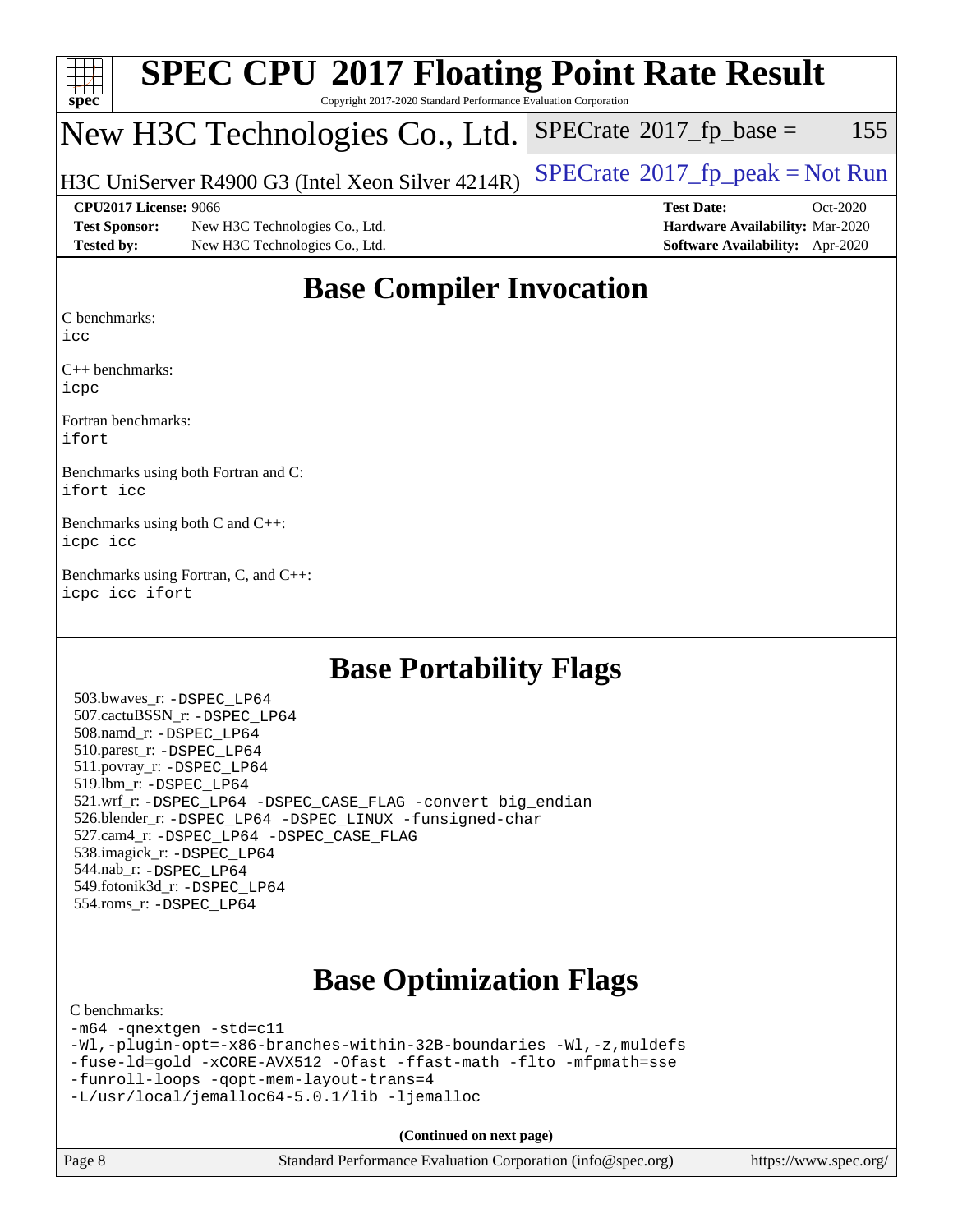

# **[SPEC CPU](http://www.spec.org/auto/cpu2017/Docs/result-fields.html#SPECCPU2017FloatingPointRateResult)[2017 Floating Point Rate Result](http://www.spec.org/auto/cpu2017/Docs/result-fields.html#SPECCPU2017FloatingPointRateResult)**

Copyright 2017-2020 Standard Performance Evaluation Corporation

### New H3C Technologies Co., Ltd.

H3C UniServer R4900 G3 (Intel Xeon Silver  $4214R$ ) [SPECrate](http://www.spec.org/auto/cpu2017/Docs/result-fields.html#SPECrate2017fppeak)®[2017\\_fp\\_peak = N](http://www.spec.org/auto/cpu2017/Docs/result-fields.html#SPECrate2017fppeak)ot Run

 $SPECTate@2017<sub>fp</sub> base =  $155$$ 

**[Test Sponsor:](http://www.spec.org/auto/cpu2017/Docs/result-fields.html#TestSponsor)** New H3C Technologies Co., Ltd. **[Hardware Availability:](http://www.spec.org/auto/cpu2017/Docs/result-fields.html#HardwareAvailability)** Mar-2020 **[Tested by:](http://www.spec.org/auto/cpu2017/Docs/result-fields.html#Testedby)** New H3C Technologies Co., Ltd. **[Software Availability:](http://www.spec.org/auto/cpu2017/Docs/result-fields.html#SoftwareAvailability)** Apr-2020

**[CPU2017 License:](http://www.spec.org/auto/cpu2017/Docs/result-fields.html#CPU2017License)** 9066 **[Test Date:](http://www.spec.org/auto/cpu2017/Docs/result-fields.html#TestDate)** Oct-2020

## **[Base Optimization Flags \(Continued\)](http://www.spec.org/auto/cpu2017/Docs/result-fields.html#BaseOptimizationFlags)**

[C++ benchmarks:](http://www.spec.org/auto/cpu2017/Docs/result-fields.html#CXXbenchmarks)

[-m64](http://www.spec.org/cpu2017/results/res2020q4/cpu2017-20201020-24227.flags.html#user_CXXbase_m64-icc) [-qnextgen](http://www.spec.org/cpu2017/results/res2020q4/cpu2017-20201020-24227.flags.html#user_CXXbase_f-qnextgen) [-Wl,-plugin-opt=-x86-branches-within-32B-boundaries](http://www.spec.org/cpu2017/results/res2020q4/cpu2017-20201020-24227.flags.html#user_CXXbase_f-x86-branches-within-32B-boundaries_0098b4e4317ae60947b7b728078a624952a08ac37a3c797dfb4ffeb399e0c61a9dd0f2f44ce917e9361fb9076ccb15e7824594512dd315205382d84209e912f3) [-Wl,-z,muldefs](http://www.spec.org/cpu2017/results/res2020q4/cpu2017-20201020-24227.flags.html#user_CXXbase_link_force_multiple1_b4cbdb97b34bdee9ceefcfe54f4c8ea74255f0b02a4b23e853cdb0e18eb4525ac79b5a88067c842dd0ee6996c24547a27a4b99331201badda8798ef8a743f577) [-fuse-ld=gold](http://www.spec.org/cpu2017/results/res2020q4/cpu2017-20201020-24227.flags.html#user_CXXbase_f-fuse-ld_920b3586e2b8c6e0748b9c84fa9b744736ba725a32cab14ad8f3d4ad28eecb2f59d1144823d2e17006539a88734fe1fc08fc3035f7676166309105a78aaabc32) [-xCORE-AVX512](http://www.spec.org/cpu2017/results/res2020q4/cpu2017-20201020-24227.flags.html#user_CXXbase_f-xCORE-AVX512) [-Ofast](http://www.spec.org/cpu2017/results/res2020q4/cpu2017-20201020-24227.flags.html#user_CXXbase_f-Ofast) [-ffast-math](http://www.spec.org/cpu2017/results/res2020q4/cpu2017-20201020-24227.flags.html#user_CXXbase_f-ffast-math) [-flto](http://www.spec.org/cpu2017/results/res2020q4/cpu2017-20201020-24227.flags.html#user_CXXbase_f-flto) [-mfpmath=sse](http://www.spec.org/cpu2017/results/res2020q4/cpu2017-20201020-24227.flags.html#user_CXXbase_f-mfpmath_70eb8fac26bde974f8ab713bc9086c5621c0b8d2f6c86f38af0bd7062540daf19db5f3a066d8c6684be05d84c9b6322eb3b5be6619d967835195b93d6c02afa1) [-funroll-loops](http://www.spec.org/cpu2017/results/res2020q4/cpu2017-20201020-24227.flags.html#user_CXXbase_f-funroll-loops) [-qopt-mem-layout-trans=4](http://www.spec.org/cpu2017/results/res2020q4/cpu2017-20201020-24227.flags.html#user_CXXbase_f-qopt-mem-layout-trans_fa39e755916c150a61361b7846f310bcdf6f04e385ef281cadf3647acec3f0ae266d1a1d22d972a7087a248fd4e6ca390a3634700869573d231a252c784941a8) [-L/usr/local/jemalloc64-5.0.1/lib](http://www.spec.org/cpu2017/results/res2020q4/cpu2017-20201020-24227.flags.html#user_CXXbase_jemalloc_link_path64_1_cc289568b1a6c0fd3b62c91b824c27fcb5af5e8098e6ad028160d21144ef1b8aef3170d2acf0bee98a8da324cfe4f67d0a3d0c4cc4673d993d694dc2a0df248b) [-ljemalloc](http://www.spec.org/cpu2017/results/res2020q4/cpu2017-20201020-24227.flags.html#user_CXXbase_jemalloc_link_lib_d1249b907c500fa1c0672f44f562e3d0f79738ae9e3c4a9c376d49f265a04b9c99b167ecedbf6711b3085be911c67ff61f150a17b3472be731631ba4d0471706)

[Fortran benchmarks](http://www.spec.org/auto/cpu2017/Docs/result-fields.html#Fortranbenchmarks):

```
-m64 -Wl,-plugin-opt=-x86-branches-within-32B-boundaries -Wl,-z,muldefs
-fuse-ld=gold -xCORE-AVX512 -O3 -ipo -no-prec-div -qopt-prefetch
-ffinite-math-only -qopt-multiple-gather-scatter-by-shuffles
-qopt-mem-layout-trans=4 -nostandard-realloc-lhs -align array32byte
-auto -mbranches-within-32B-boundaries
-L/usr/local/jemalloc64-5.0.1/lib -ljemalloc
```
#### [Benchmarks using both Fortran and C](http://www.spec.org/auto/cpu2017/Docs/result-fields.html#BenchmarksusingbothFortranandC):

```
-m64 -qnextgen -std=c11
-Wl,-plugin-opt=-x86-branches-within-32B-boundaries -Wl,-z,muldefs
-fuse-ld=gold -xCORE-AVX512 -Ofast -ffast-math -flto -mfpmath=sse
-funroll-loops -qopt-mem-layout-trans=4 -O3 -ipo -no-prec-div
-qopt-prefetch -ffinite-math-only
-qopt-multiple-gather-scatter-by-shuffles -nostandard-realloc-lhs
-align array32byte -auto -mbranches-within-32B-boundaries
-L/usr/local/jemalloc64-5.0.1/lib -ljemalloc
```

```
Benchmarks using both C and C++:
```

```
-m64 -qnextgen -std=c11
```

```
-Wl,-plugin-opt=-x86-branches-within-32B-boundaries -Wl,-z,muldefs
-fuse-ld=gold -xCORE-AVX512 -Ofast -ffast-math -flto -mfpmath=sse
-funroll-loops -qopt-mem-layout-trans=4
-L/usr/local/jemalloc64-5.0.1/lib -ljemalloc
```
[Benchmarks using Fortran, C, and C++:](http://www.spec.org/auto/cpu2017/Docs/result-fields.html#BenchmarksusingFortranCandCXX)

```
-m64 -qnextgen -std=c11
-Wl,-plugin-opt=-x86-branches-within-32B-boundaries -Wl,-z,muldefs
-fuse-ld=gold -xCORE-AVX512 -Ofast -ffast-math -flto -mfpmath=sse
-funroll-loops -qopt-mem-layout-trans=4 -O3 -ipo -no-prec-div
-qopt-prefetch -ffinite-math-only
-qopt-multiple-gather-scatter-by-shuffles -nostandard-realloc-lhs
-align array32byte -auto -mbranches-within-32B-boundaries
-L/usr/local/jemalloc64-5.0.1/lib -ljemalloc
```